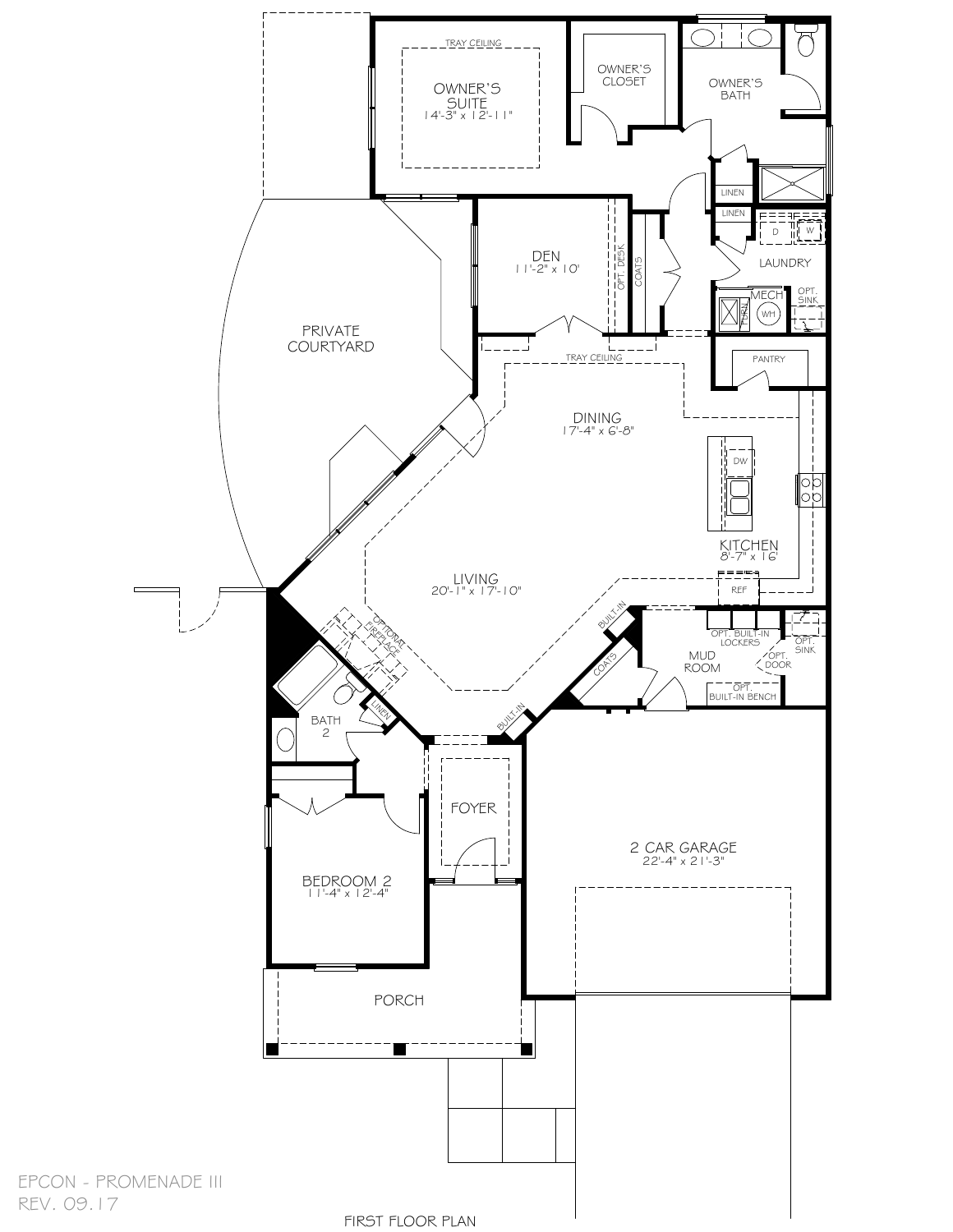

BONUS ROOM SECOND FLOOR PLAN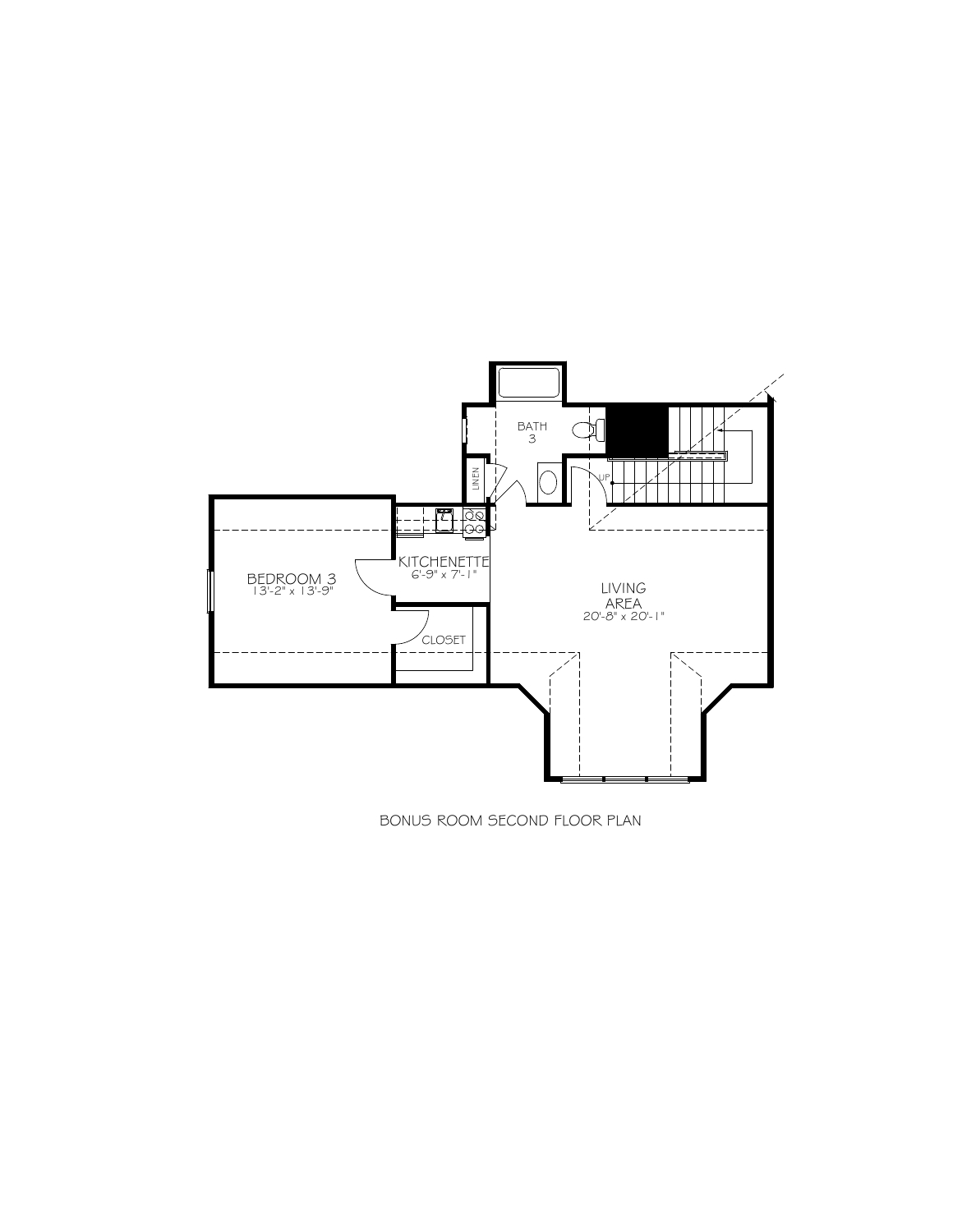

OPTIONAL ZERO THRESHOLD SHOWER







OPTIONAL SHOWER W/ BUILT-IN SEAT



OPTIONAL DELUXE KITCHEN





OPTIONAL EXTENDED